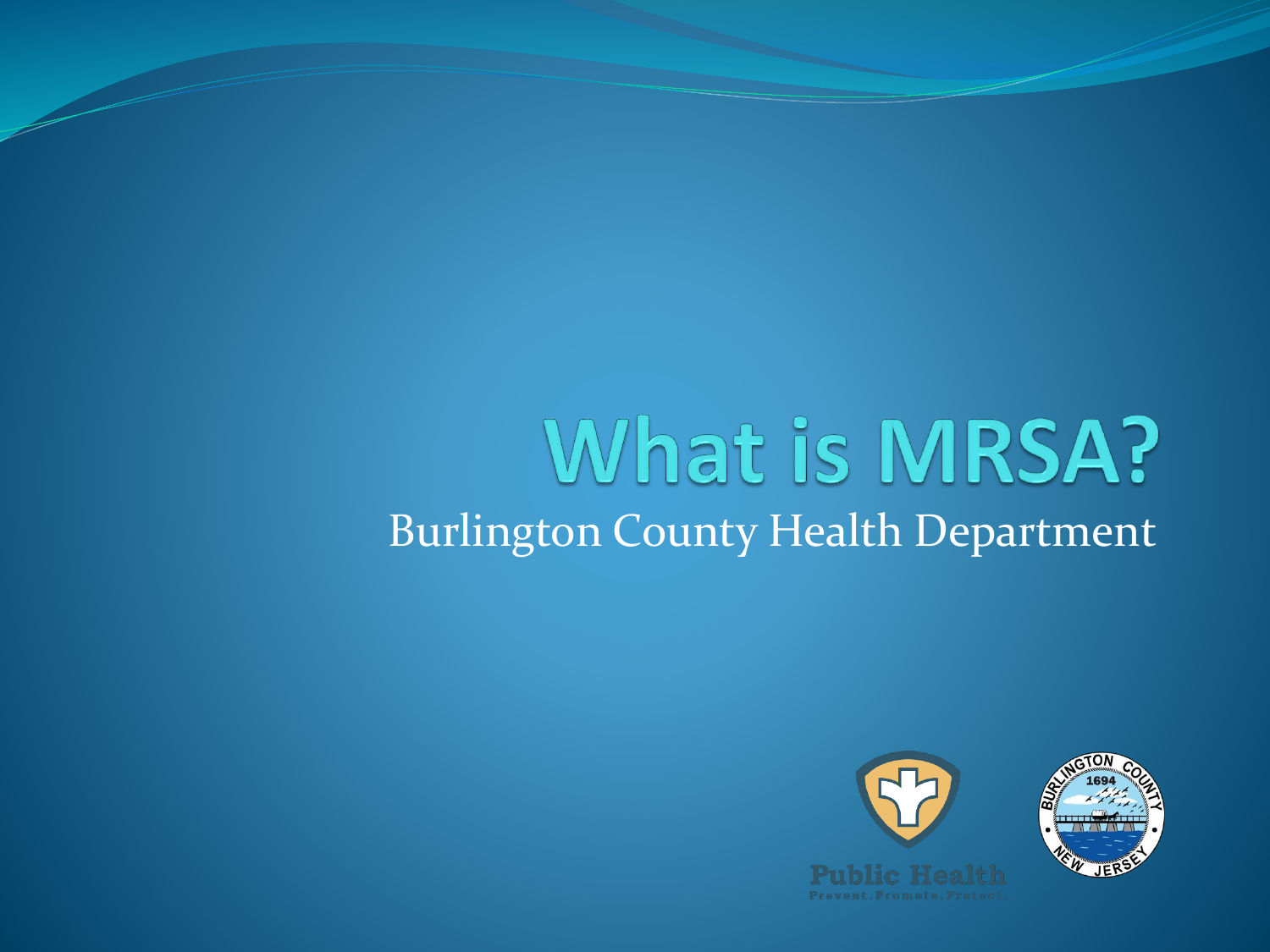# What is MRSA?

- MRSA stands for Methicillin-resistant *Staphylococcus aures.*
- It is a skin infection that is resistant to penicillin.
- Sometimes called a "staph" infection.

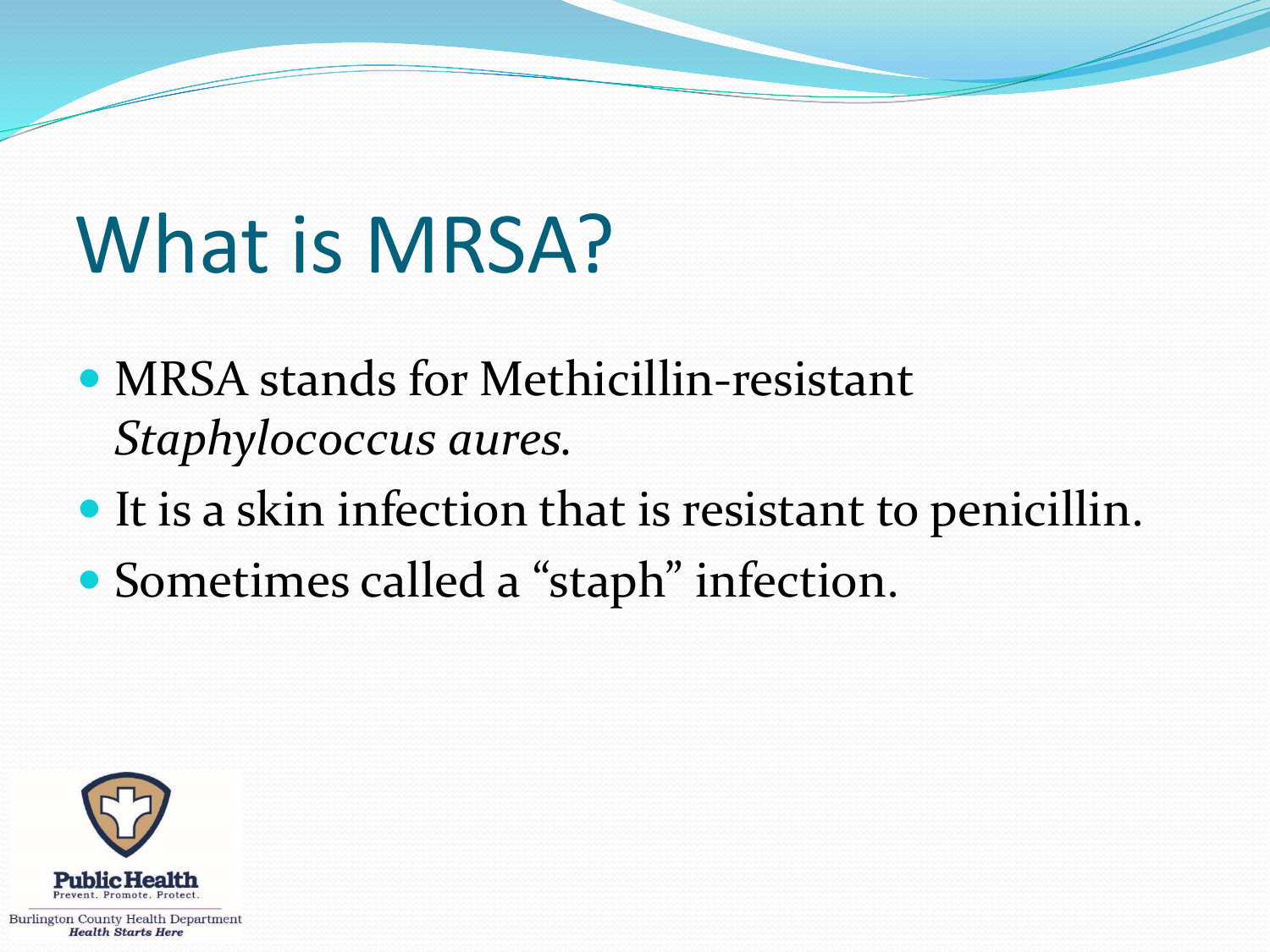#### What does MRSA look like?

- Start out red, swollen.
- Have pus or other drainage.
- Many think it is a spider bite at first.







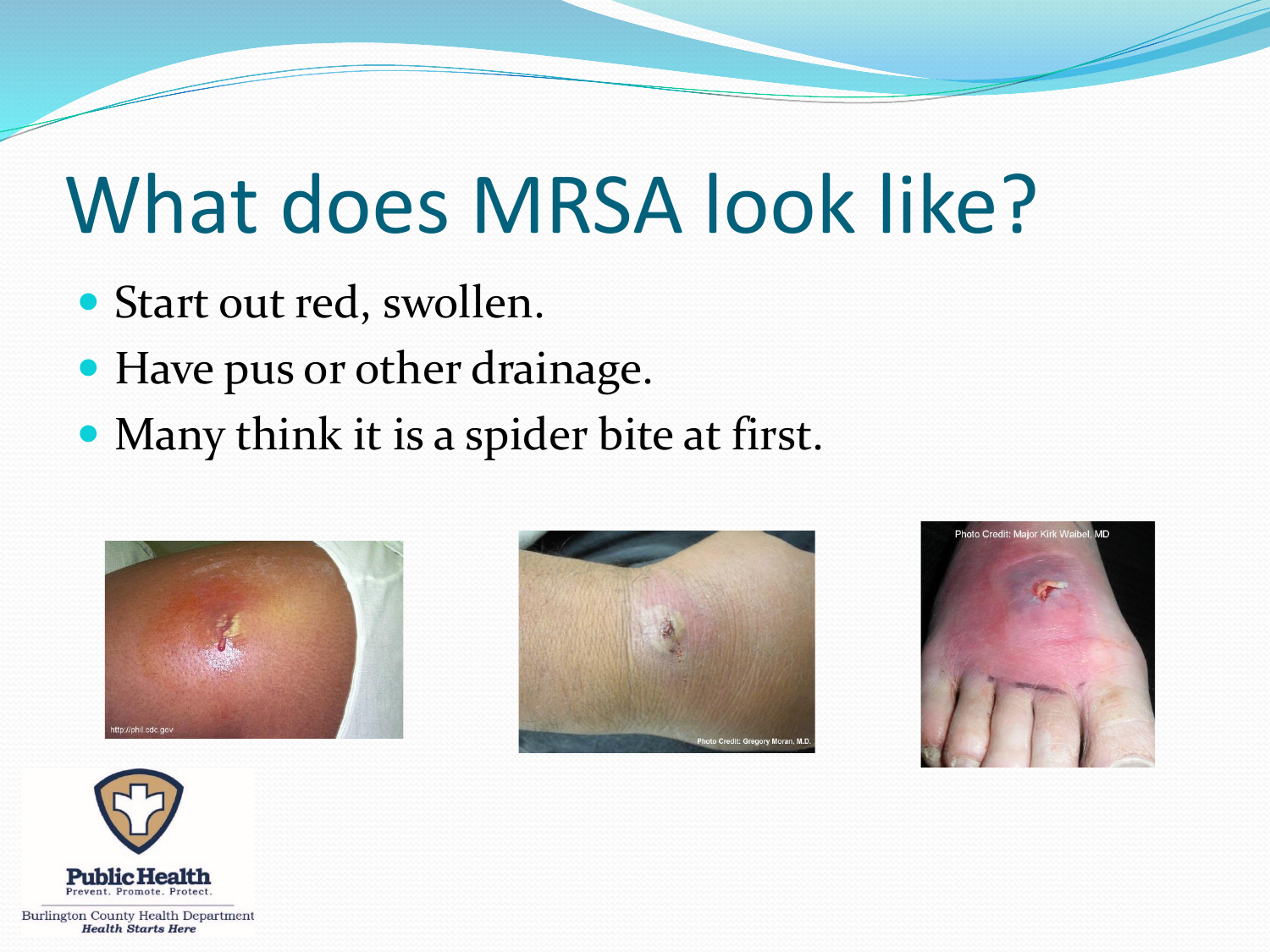#### How do you get MRSA?

- Skin to Skin Contact
	- Touching skin infections
	- Touching drainage from skin infections
- Surface to Skin contact
	- Touching unclean sports equipment, keyboards, phones, desktops, doorknobs
	- Sharing personal hygiene items- towels, razors, bar soap

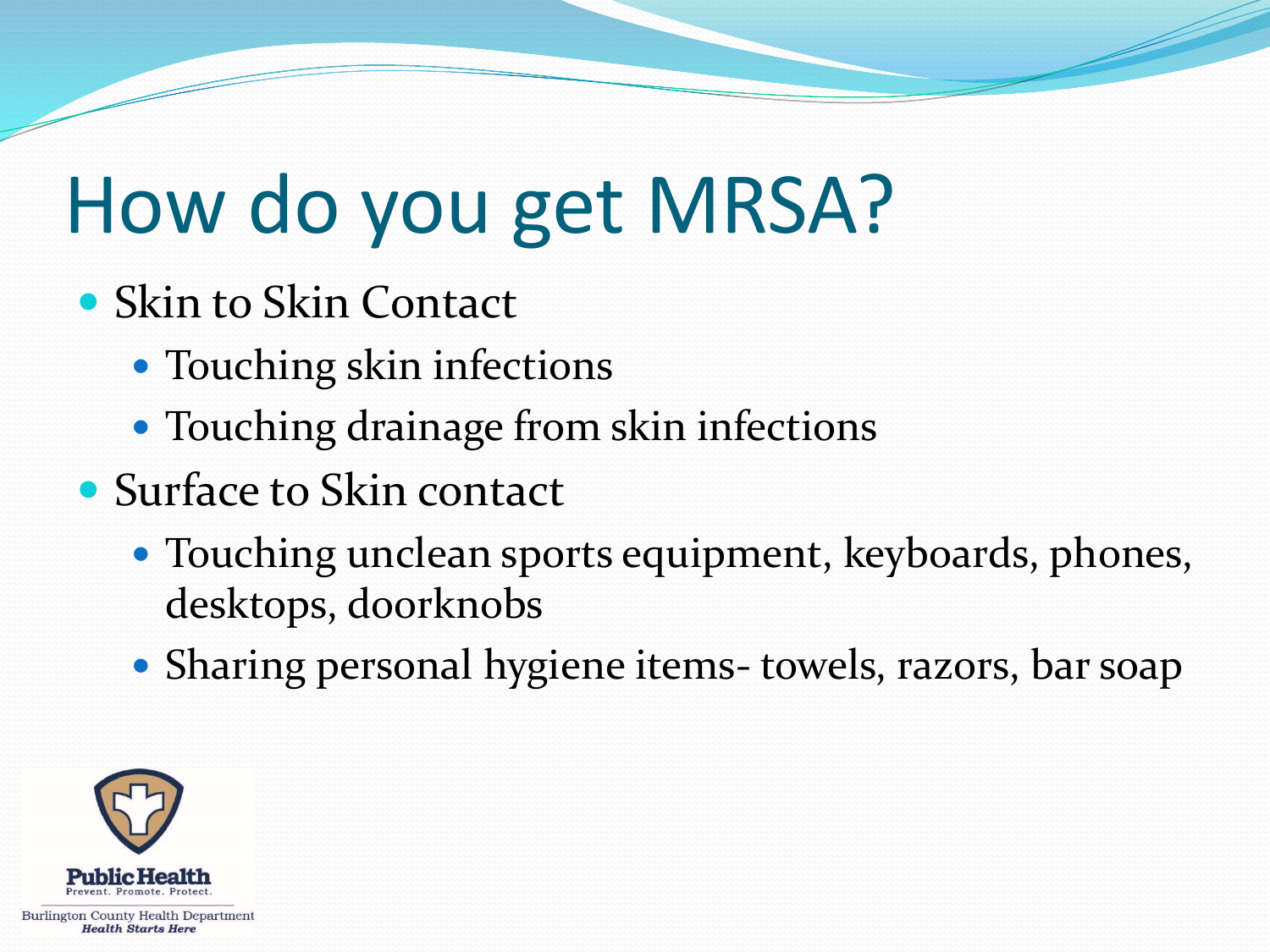# Who gets MRSA?

- Anyone can get MRSA
- It is more common among athletes, daycare and school students, and people who have received inpatient medical care

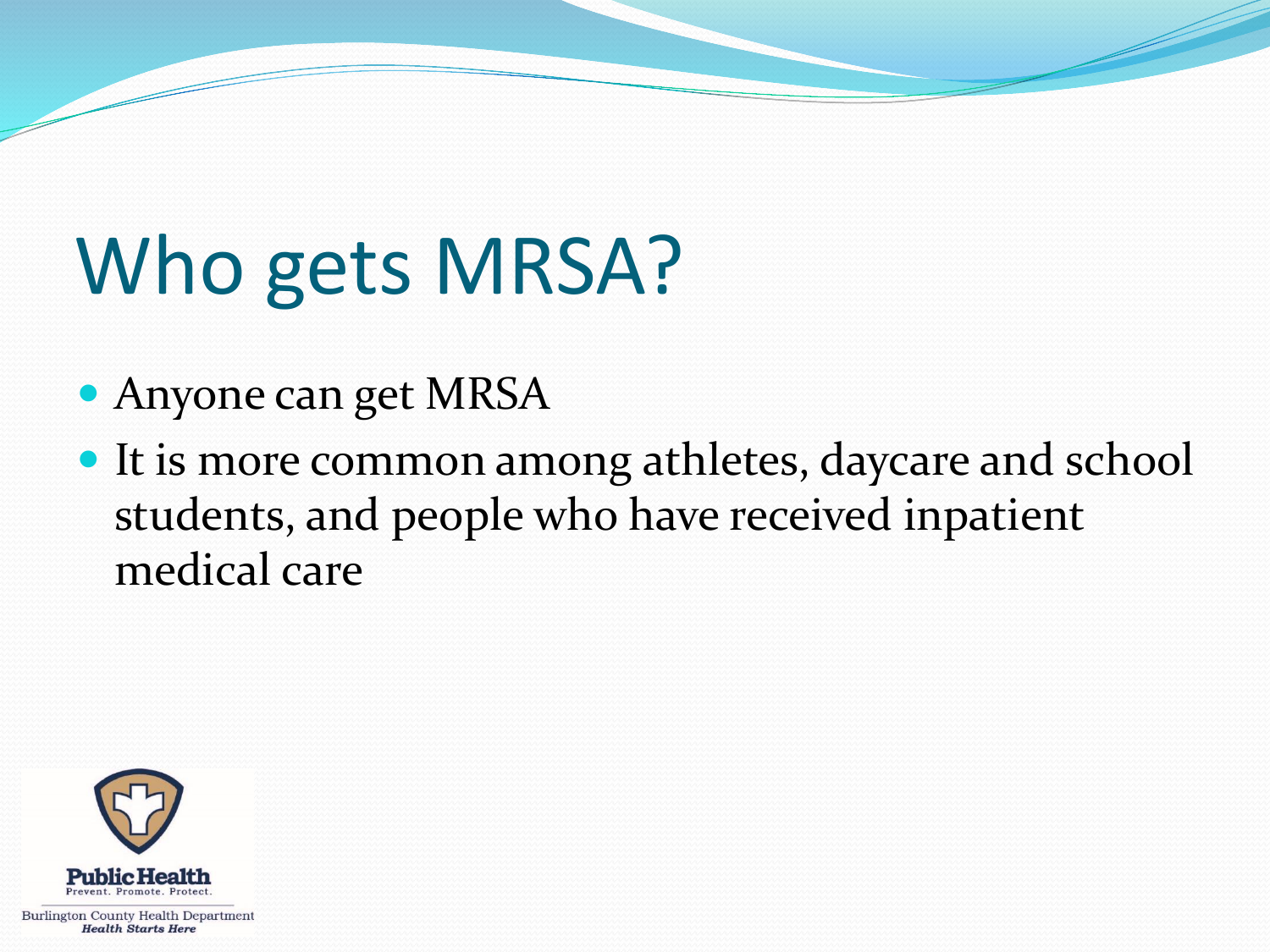## How is MRSA treated?

- Healthcare providers can treat MRSA
- Treatment methods include
	- Draining the infection
	- Following basic infection-prevention methods to avoid reinfection in a wound
	- Some antibiotics are able to kill MRSA

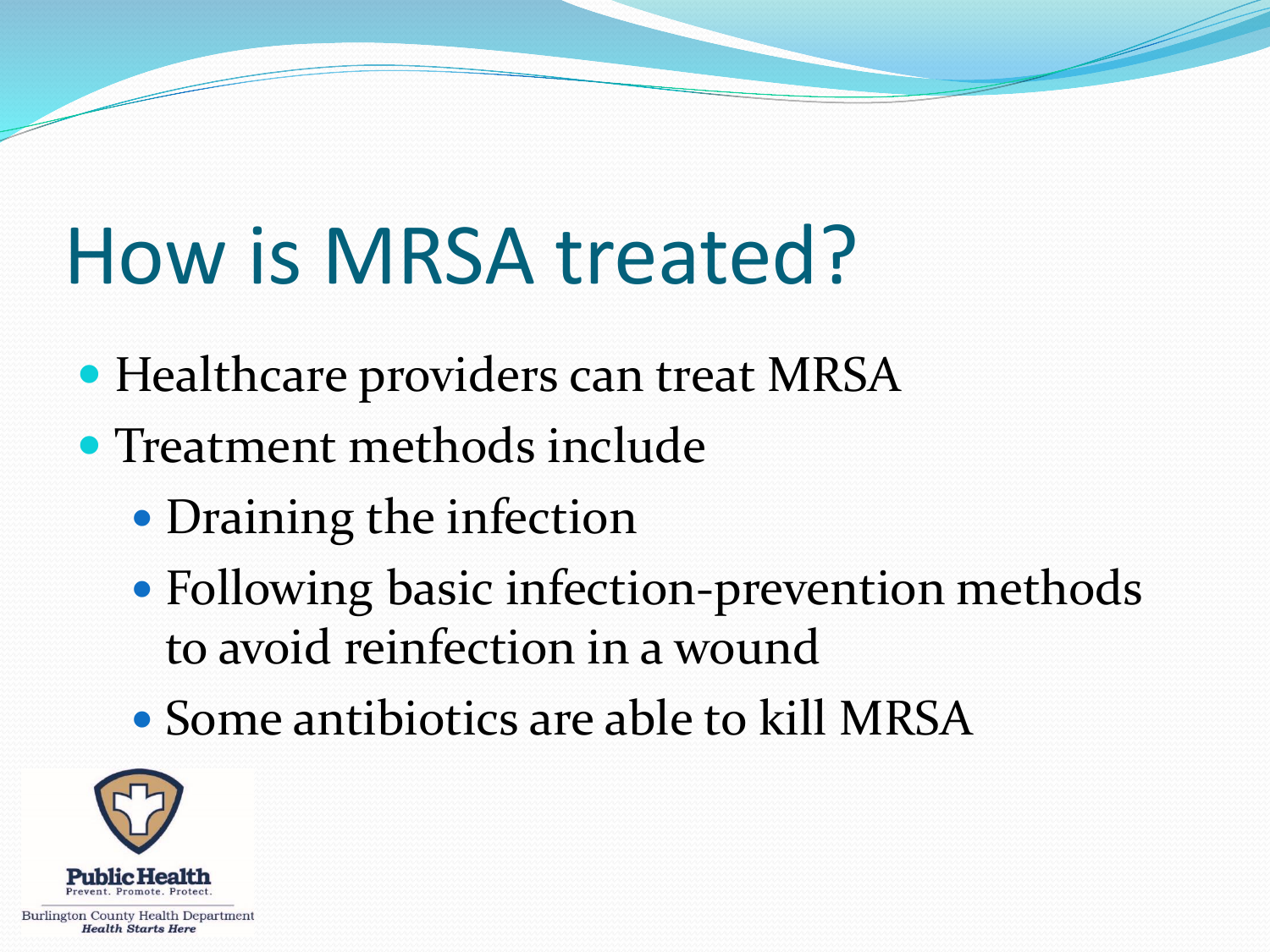#### Stop the Spread of MRSA

#### **Hand washing is the most effective way to prevent MRSA**

- Wash hands often throughout the day
- Use warm, soapy water and scrub for <u>at least</u> 20 seconds
- Use 60% alcohol-based hand sanitizer when soap and water ads not available

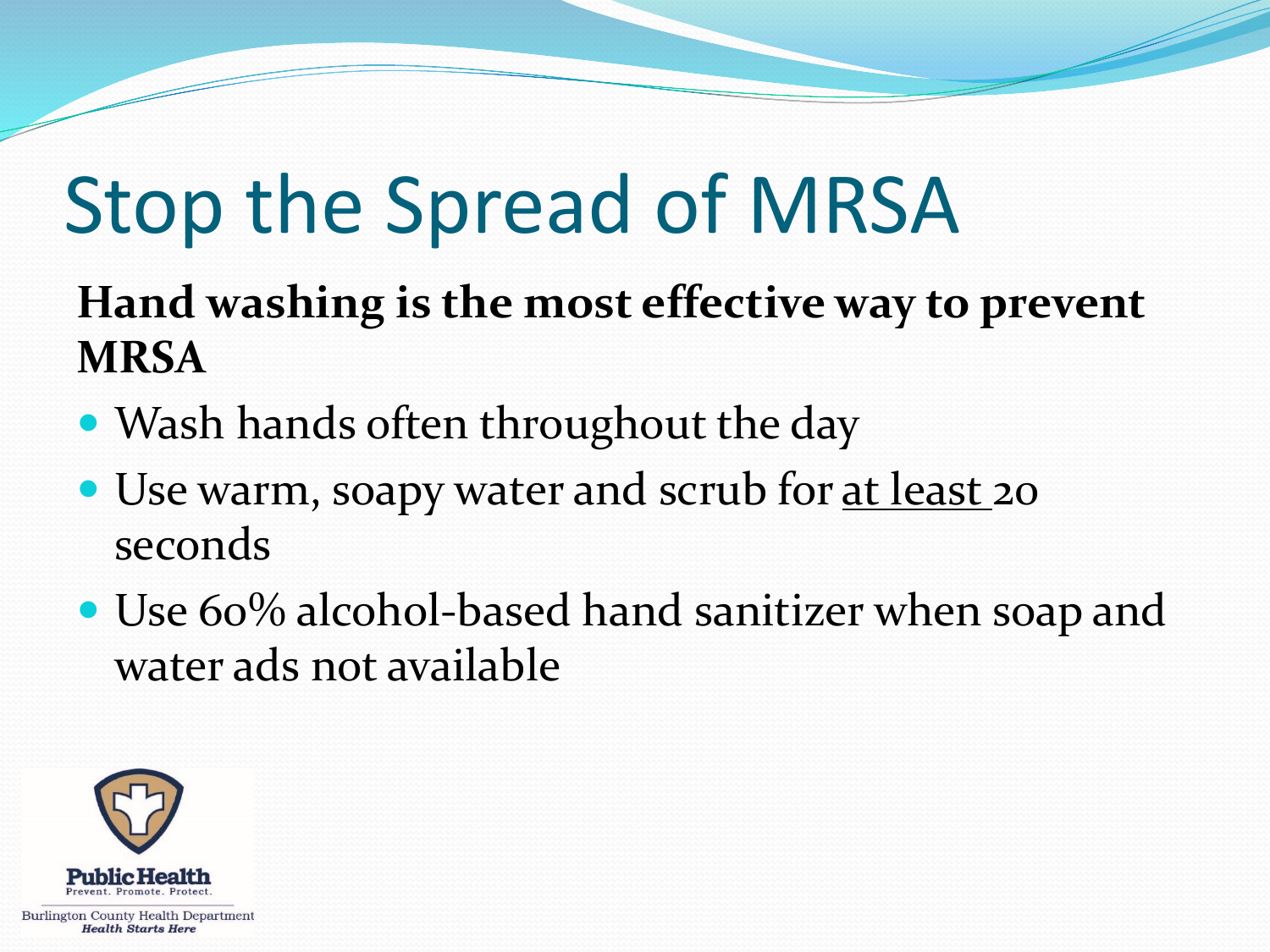### Stop the Spread of MRSA

- Cover open wounds with clean, dry bandages that stick to skin on all 4 sides.
- Don't touch other people's skin lesions or cuts.
- Clean and wash sports clothing and equipment after each use.
- Report potential skin infections to the school nurse and your doctor.